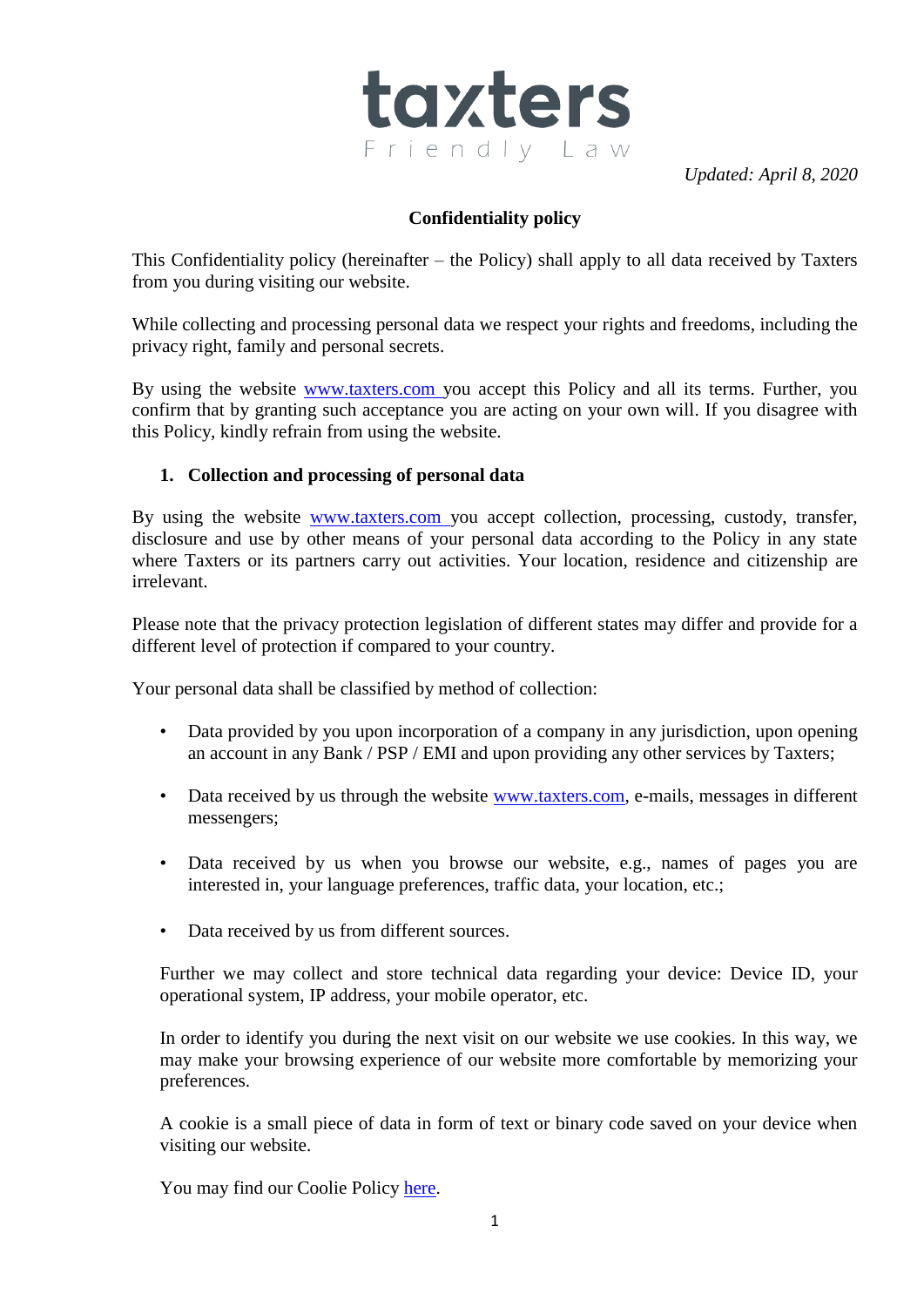## **2. Storage of personal data**

Taxters takes all necessary organizational and technical measures for safe custody of your personal data. The data is properly encrypted and kept safely to avoid unauthorized access to the personal data storage systems.

#### **3. Reason for using personal data**

Your personal data shall be used for the following purposes:

- To enable use of our website and our services in a comfortable and efficient manner;
- To improve quality if our services, develop new services, improve the website;
- To send notifications to you, requests for information connected with the use of our website and provision of services;
- To enable processing of your enquiries and requests;
- To enable fulfilment of our obligations towards you.

## **4. Disclosure of personal data**

Your personal data shall remain confidential unless you are willingly disclosing them for public access to general public.

We shall be entitled to disclose your personal data to a third party provided:

- You have consented to such disclosure:
- Disclosure of data is for the purposes of providing services to you or to enable you to use our website;
- Disclosure of data is mandatory according to applicable legislation;
- That following processing of data we have received anonymous statistical data which may be transmitted to a third party to carry out analysis, perform work or provide services requested by Taxters.

#### **5. Amending your data**

You may amend data provided to us or any part thereof at any moment. You may also request deleting your personal data or any part thereof in case the data is incomplete, out of date, incorrect or irrelevant for the stated purpose of processing.

#### **6. Your rights**

You have the rights as follows:

- Amend, supplement, delete your personal data (as per Clause 5);
- Receive your personal data collected by us;